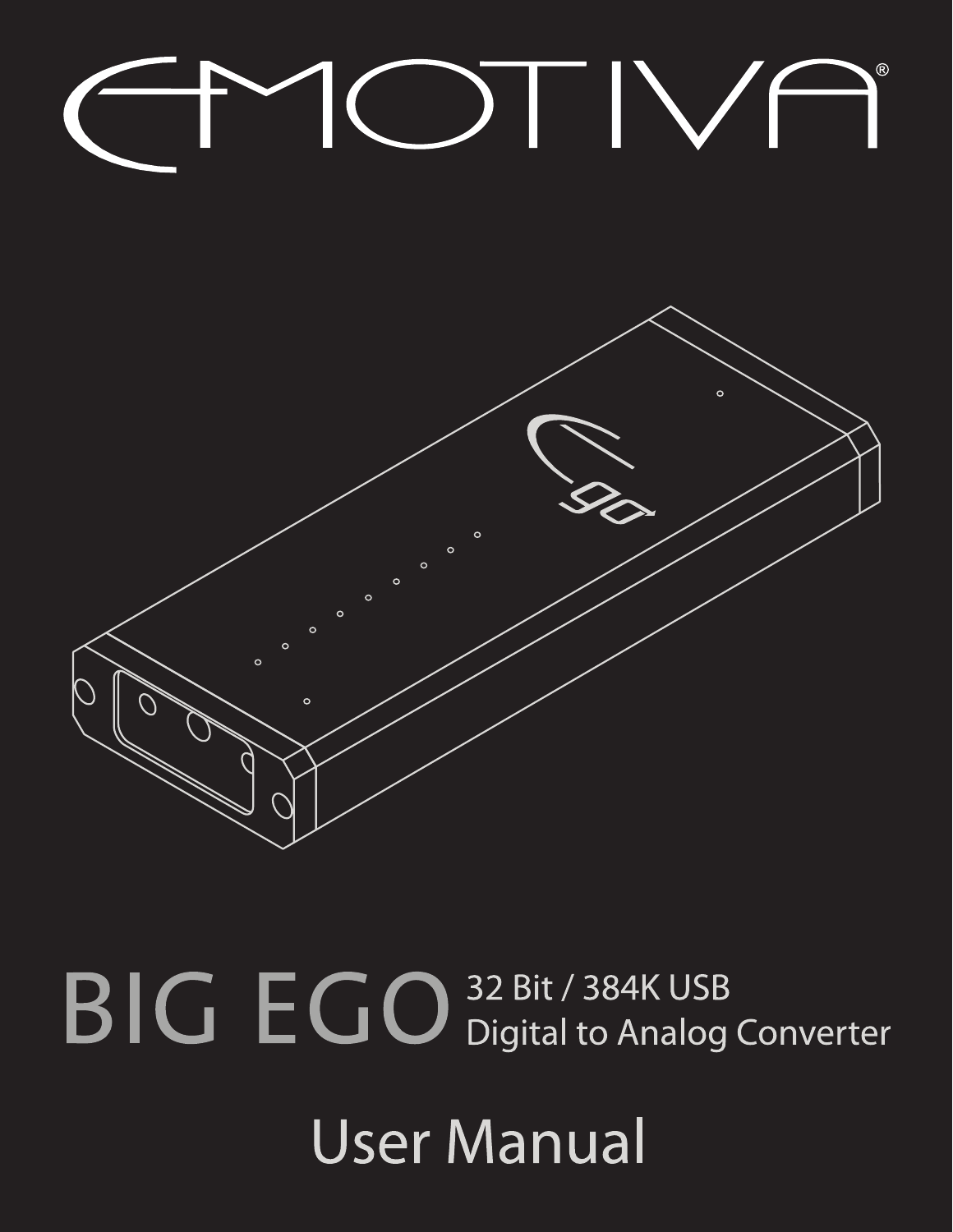# **Welcome To Your Big Ego**



- *1. Toslink Output (digital)*
- *2. USB Input (digital)*
- *3. Line Output (analog)*
- *4. USB Mode Indicator*
- *5. Sample Rate LEDs*
- *6. Output Indicator*
- *7. Filter Select Switch*
- *8. Headphone Output (analog)*
- *9. Output Select Switch*

# *Quick Start*

If you have an Apple computer, just connect the USB Input on your Big Ego to an available USB port on your computer, and plug in your headphones.

If you have a Windows computer, your Big Ego can play files up to 24/96 without installing any drivers. Just hold the Filter Select Switch button down while connecting your Big Ego to a USB port; the USB Mode Indicator will light red. Plug in your headphones and you're all set to go.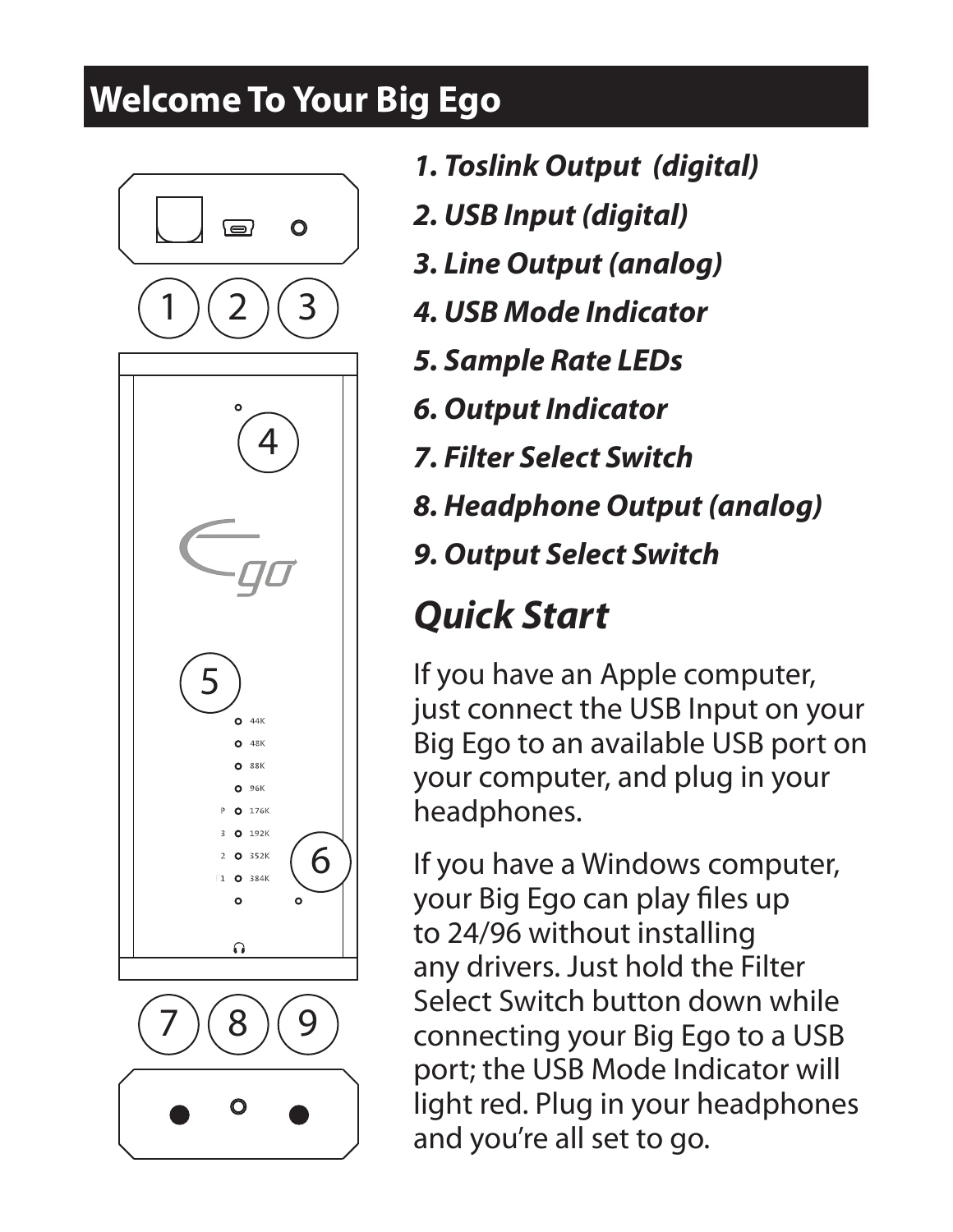# **Connecting Your Big Ego**

#### *Connecting Your Big Ego To a Computer*



Your computer thinks of your Big Ego as a sound card. You can connect it to any computer that has a free USB port and can support an external USB sound card, and you'll be able to play anything through your Big Ego that you can play on your computer. The high-quality low-impedance headphone output will drive all standard headphones to satisfying levels and sounds superb.

You can also connect the Headphone Output on your Big Ego to a pair of powered monitors that don't have their own volume control.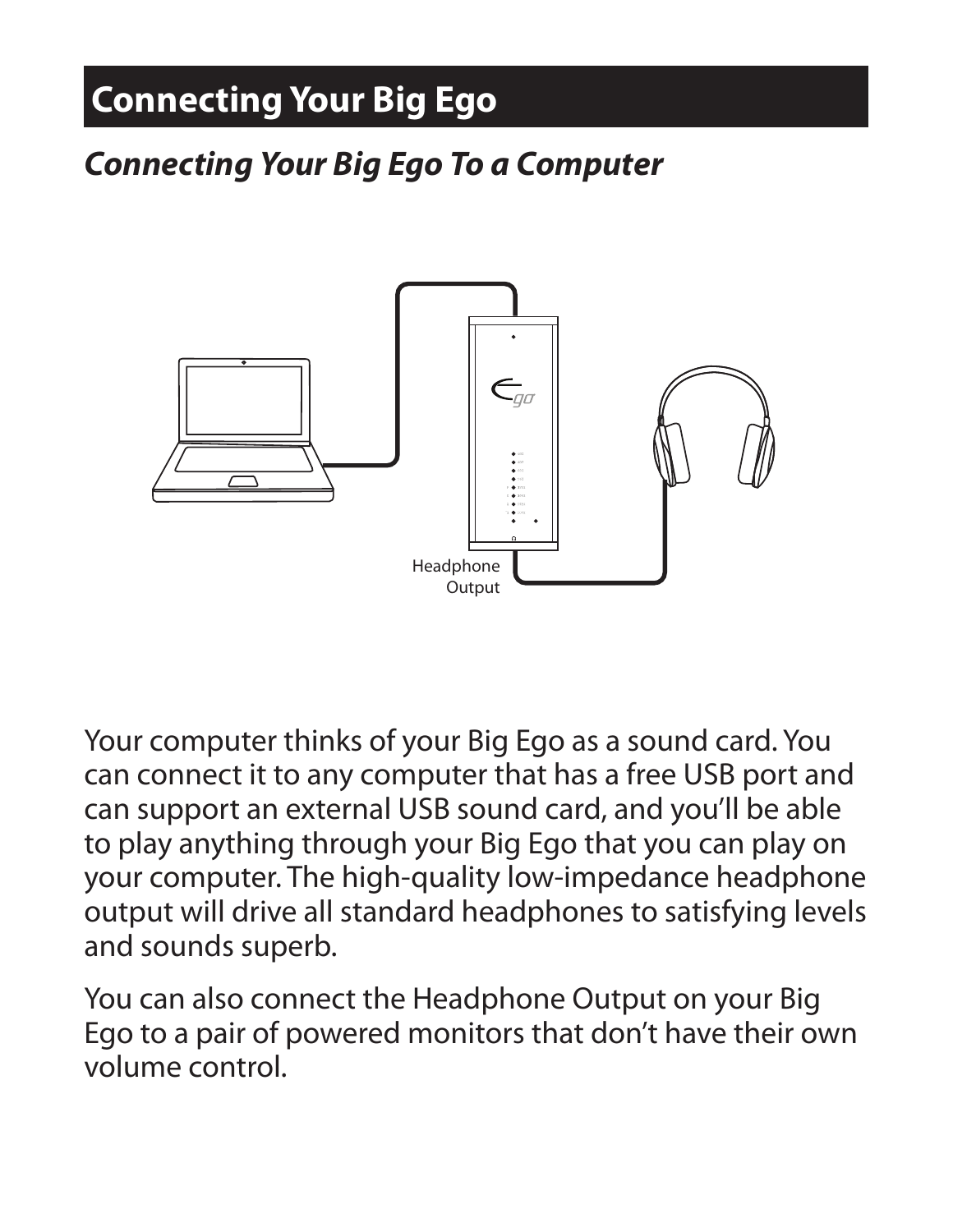

The analog Line Output bypasses the headphone amplifier, and provides the best possible sound quality for connection to the line level inputs on preamps, pre/pros, external headphone amplifiers, and powered monitors that have their own volume controls.



The Toslink digital output carries a S/PDIF version of the digital audio at the input, which can be routed to another DAC or a digital input on a pre/pro or AVR. Pressing the Output Select Switch toggles between the analog and digital outputs on your Big Ego, and the Output Indicator is lit green when the Toslink digital output is selected.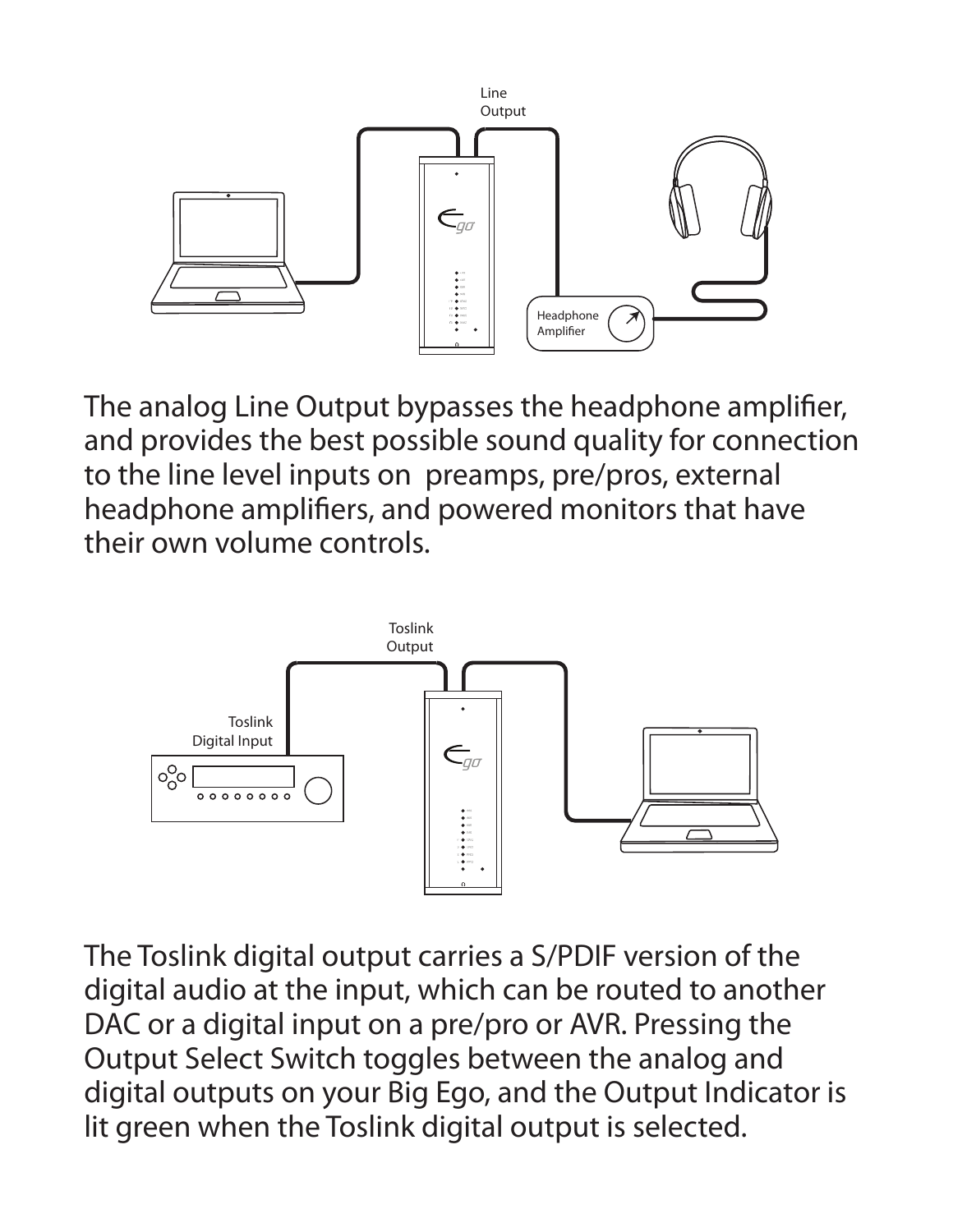# **Using Big Ego With Your Apple Computer**

Apple computers already have the drivers they need to use your Big Ego. All you need to do is to tell your computer to use your Big Ego as its sound card. Once you do that, your computer will usually play through your Big Ego when it's plugged in, and play through its internal speakers when your Big Ego is unplugged.

### *To tell your Apple computer to use Big Ego:*

- Connect your Big Ego to a USB port on your Apple computer.
- • Open the *Finder* from the dock.
- • Select *Applications*.
- • Double click on *Utilities*.
- • Double click on *Audio MIDI Setup*.
- • Click on *Emotiva Big Ego* on the left to select it.
- Click on the little gear (on the bottom left).
- • Click *Use This Device For Sound Output* to set the Big Ego as your default sound device.
- • Click on the red dot to *Exit Utilities* and *Audio MIDI Setup*.

*Note: Your Big Ego has a special driverless mode for Windows computers. If you hold the Filter Select Switch while plugging in your Big Ego you'll end up in this mode; and the USB Mode Selector will light up red. If this happens, it may confuse your Apple computer. If that happens, just unplug your Big Ego and plug it back in.*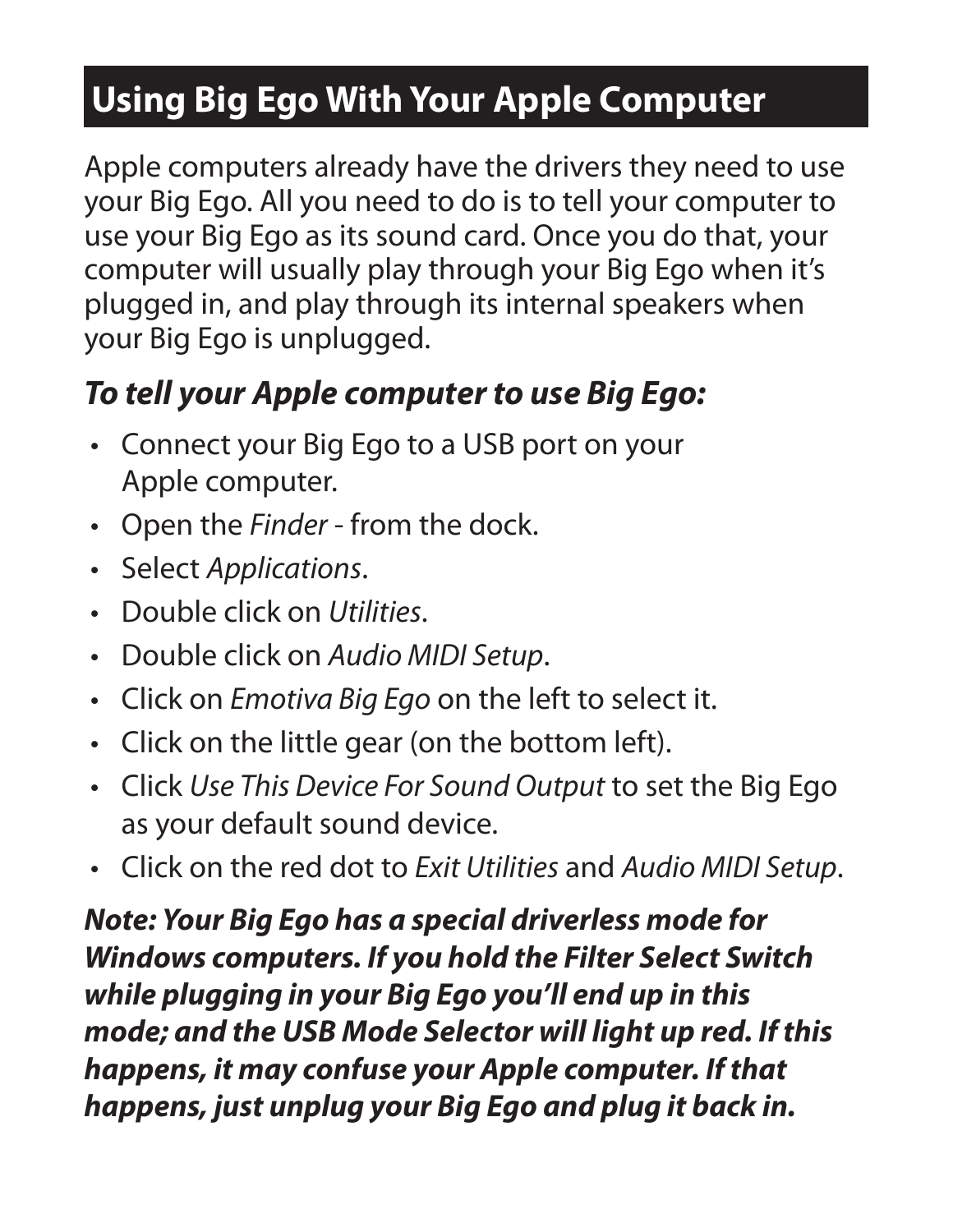# **Using Big Ego With Your Windows Computer**

The audio drivers that are built into Microsoft Windows only support sample rates up to 96k.

To enable your Big Ego to play high resolution audio files up to 384k, you'll need to install our Emotiva Big Ego drivers for Windows. You can download the drivers for free from the Resources tab on the Big Ego product page. Instructions for installing the drivers on your computer are included along with the drivers.

If you only play files below 96k, or you're using your Big Ego on a friend's machine, your Big Ego has a special mode that supports up to 96k without having to install drivers. To use this Driverless Mode, all you need to do is press and hold down the Filter Selector Switch while connecting Big Ego to your computer. When your Big Ego is in Driverless Mode, the USB Mode Indicator will be lit red.

*Note: If you're using Driverless Mode, and you turn your computer off or let it hibernate while Big Ego is still connected, you'll have to unplug Big Ego and plug it back in while holding the Filter Selector Switch button down after you turn your computer back on.*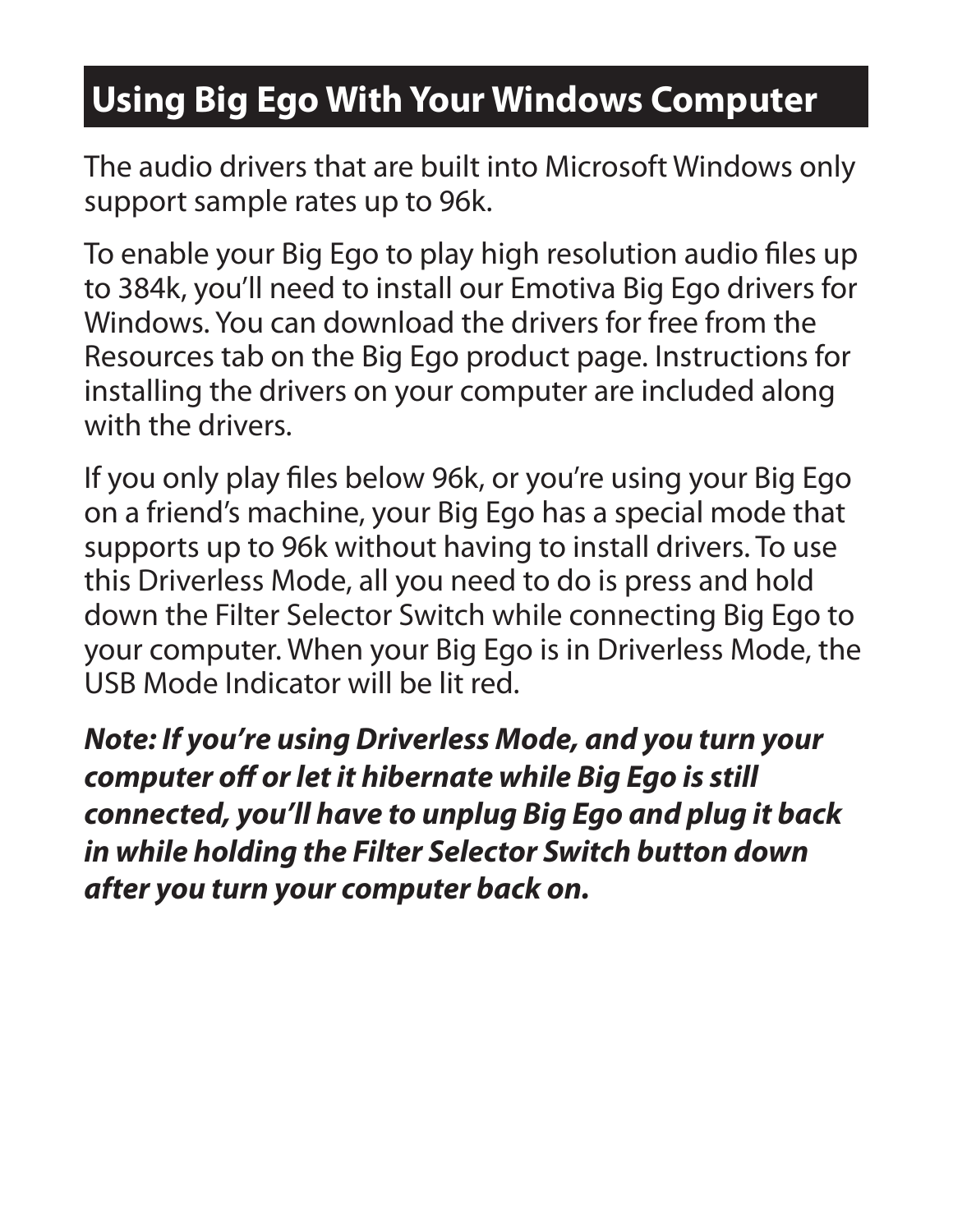#### *To tell your Windows 7 computer to use Big Ego:*

- Connect your Big Ego to a USB port on your computer..
- • On your computer, open *Control Panel*.
- • Click on *Hardware and Sound*.
- • Under *Sound*, click on *Manage Audio Devices*.
- • Go to the *Playback* tab and right click on *Speakers Emotiva Big Ego*.
- • Select *Set As Default Device.*
- • Click *OK.*
- • Close *Control Panel.*

## *To tell your Windows 8.1 computer to use Big Ego:*

- Connect your Big Ego to a USB port on your computer.
- On your computer, sweep in from the right edge of your touch screen or bump your mouse against the bottom right corner of the screen to pop up the *Charm Bar*.
- • Click on the *Settings* icon (the gear).
- • Click on *Control Panel*.
- • Click on *Hardware and Sound*.
- • Under *Sound*, click on *Manage Audio Devices*.
- • Go to the *Playback* tab and right click on *Speakers Emotiva Big Ego*.
- • Select *Set As Default Device.*
- • Click *OK.*
- • Close *Control Panel.*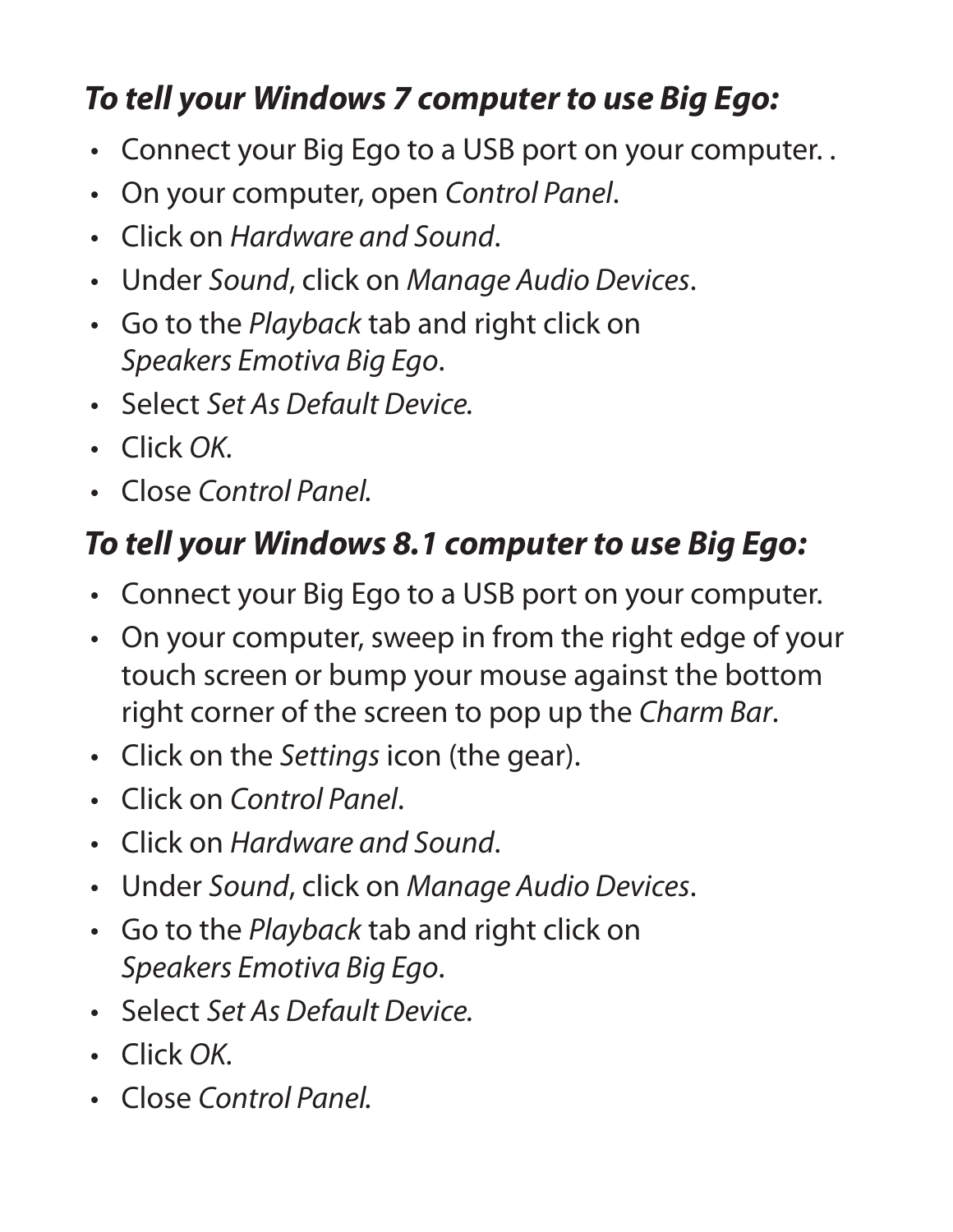# **Playing High Resolution Audio Files**

Your Big Ego can play high resolution audio files up to 32/384k. However, both your computer and the music player software you're using have to cooperate if you want to get the best possible quality from all of your digital audio files.

The Sample Rate LEDs on your Big Ego always display the sample rate of the audio the Big Ego is receiving. If you're playing a high resolution audio file, but the Big Ego is only receiving 44k, then your computer probably isn't configured correctly.

## *Apple Computers*

By default, Apple computers always play audio files at a single preset sample rate. If you want to play all high resolution audio files at full quality on an Apple computer, you'll have to select a player program that supports "bit perfect playback". Some popular choices include Amarra, Audirvana, jRiver Media Center, and the Bitperfect plugin for iTunes.

#### *Windows Computers*

By default, Windows computers always play audio files at a single preset sample rate. If you want to play all high resolution audio files at full quality on a Windows computer, you'll have to select a player program that supports "WASAPI Mode" and configure it to do so. Some popular choices include jRiver Media Center and Foobar2000.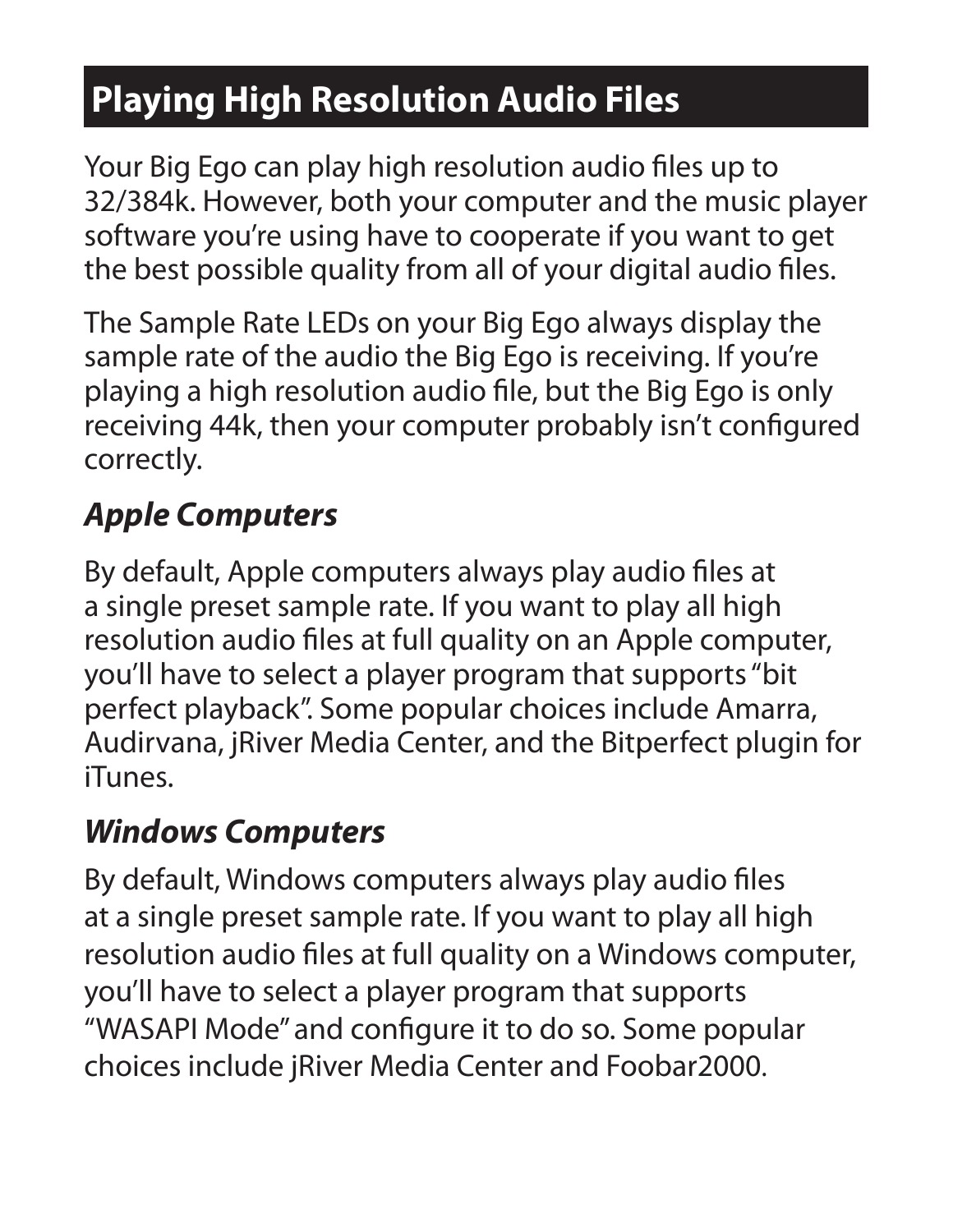# **USB Modes (technical)**

In order to deliver the absolute best performance and the ideal level of convenience with the widest variety of computers, your Big Ego supports two different USB audio modes - UAC1 and UAC2 (this is not the same as USB 1.0, USB 2.0, and USB 3.0).

The Big Ego's default operating mode is called USB Audio Class 2 (UAC2), which supports all standard bit depths and sample rates up to 32/384. The drivers needed to support UAC2 are built into all modern Apple computers, but not into Microsoft Windows, which is why you have to install our drivers to unleash the full potential of the Big Ego with a Windows computer. Some versions of Linux also support UAC2, but not all.

Since it isn't always convenient to install drivers on a Windows computer, the Big Ego also gives you the option of running in USB Audio Class 1. Both Apple and Windows computers have support for UAC1 built in, as well as most versions of Linux, so you can use UAC1 on most computers without drivers. The only limitation is that UAC1 only supports bit depths and sample rates up to 24/96k.

The Big Ego's UAC1 mode is engaged by holding down the Filter Select Switch button while connecting the Big Ego to the computer, and the USB Mode Indicator LED will light up red when the Big Ego is in UAC1 mode.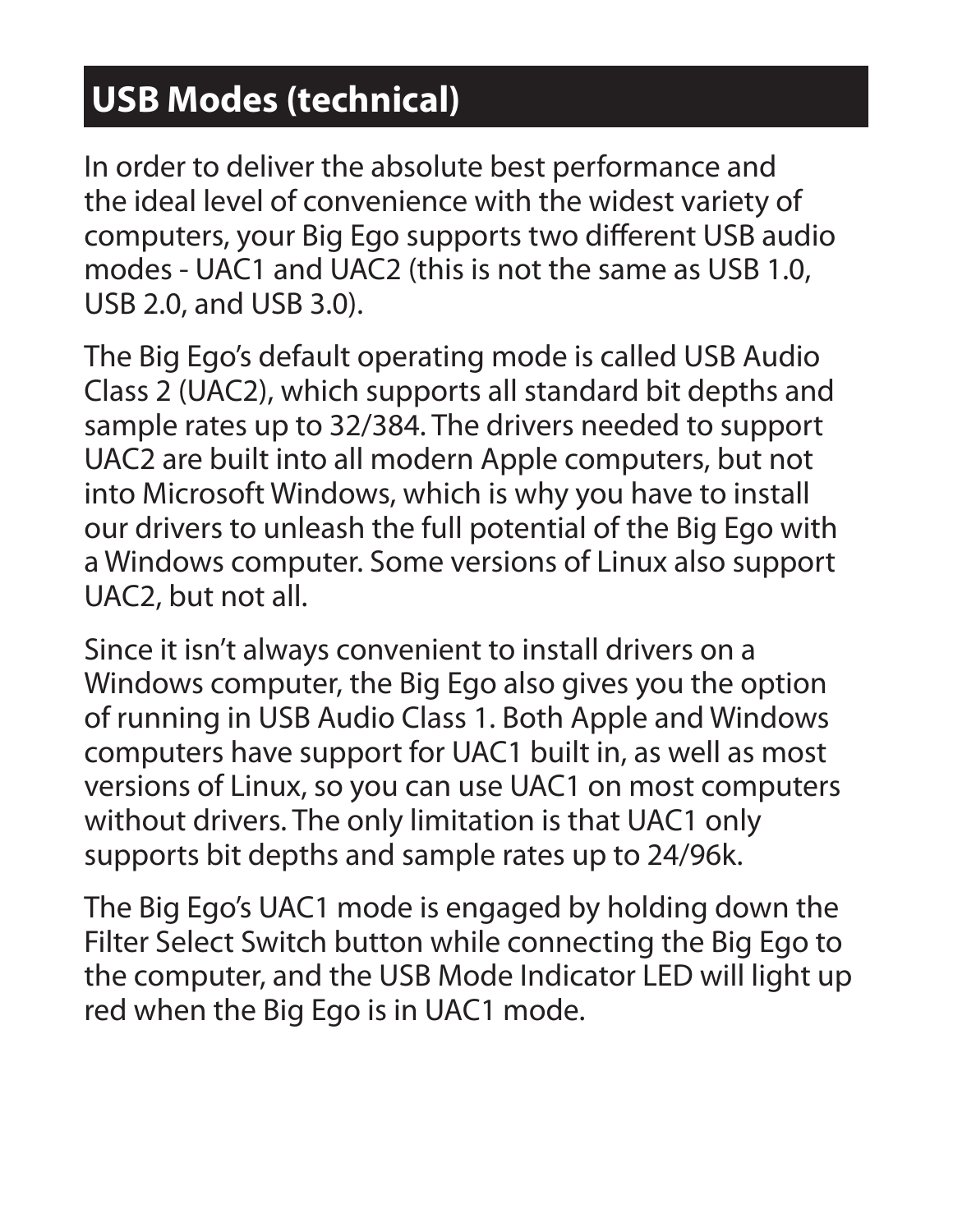# **Digital Oversampling Filters**

Your Big Ego offers a choice of three different digital interpolation filters, each of which sounds subtly different.

To select a digital filter, press the Filter Select Switch once. The first LED will blink, and one or more of the LEDs above it will light steady blue - indicating which filter is currently selected. While the first LED is still blinking, press the Filter Select Switch repeatedly to cycle through the available filters. Within a few seconds after you stop pressing the button, your Big Ego will switch to the new filter, and resume normal operation. You will hear a slight period of silence when the filter switch occurs.

The *Symmetrical* filter (F1) is a classical design which combines equal amounts of pre-ringing and post-ringing. This is the filter most commonly used by other DACs.

The *Asymmetrical Low* filter (F2) has virtually no pre-ringing, but several cycles of post-ringing. Many listeners find this combination to sound more natural, while still preserving the liveliness of your music.

The *Asymmetrical High* filter (F3) has virtually no pre-ringing, and very little post-ringing. Listeners tend to describe this filter as sounding very mellow, but possibly more flat sounding than F2 with some program material.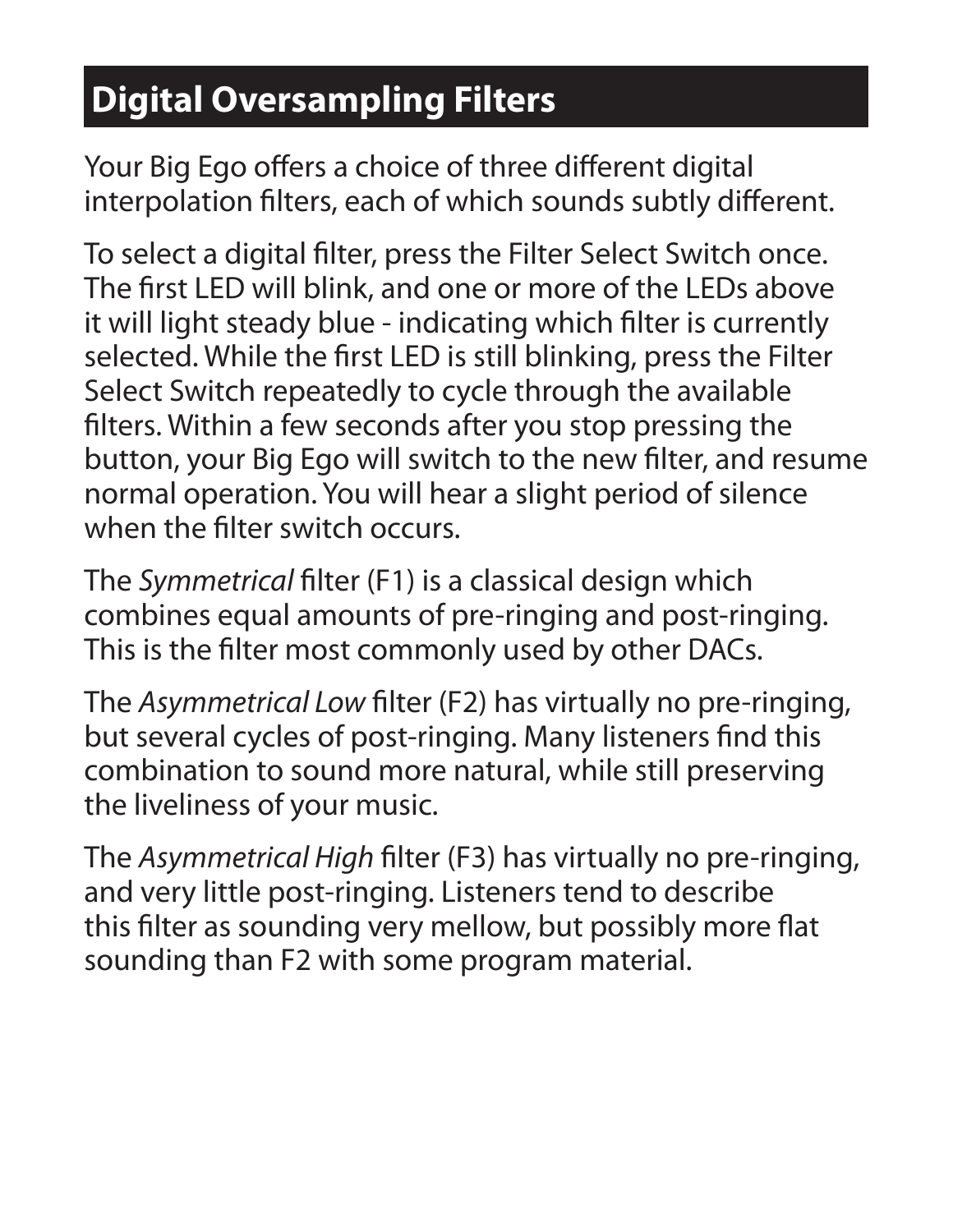# *About Pre-Ringing and Post-Ringing*





Asymmetrical High Filter

In order to facilitate converting digital audio into analog as accurately as possible, the Big Ego uses what's known as an oversampling filter or interpolation filter. While this filter causes no audible alteration of steady state signals, when a transient signal like a drum beat is converted, a tiny bit of ringing is added to the signal. While this ringing is not audible as a separate sound, its presence can subtly alter the sound character of the output.

The first picture on the left shows what a theoretically perfect output of a certain pulse would look like.

The remaining three pictures show graphically what that same pulse will look like after passing through each of the three filter options on the Big Ego.

Tests have shown that ringing after the main signal is less audible than ringing before it, and many people perceive the Asymmetrical filter choices as sounding better, but it's really a matter of personal preference.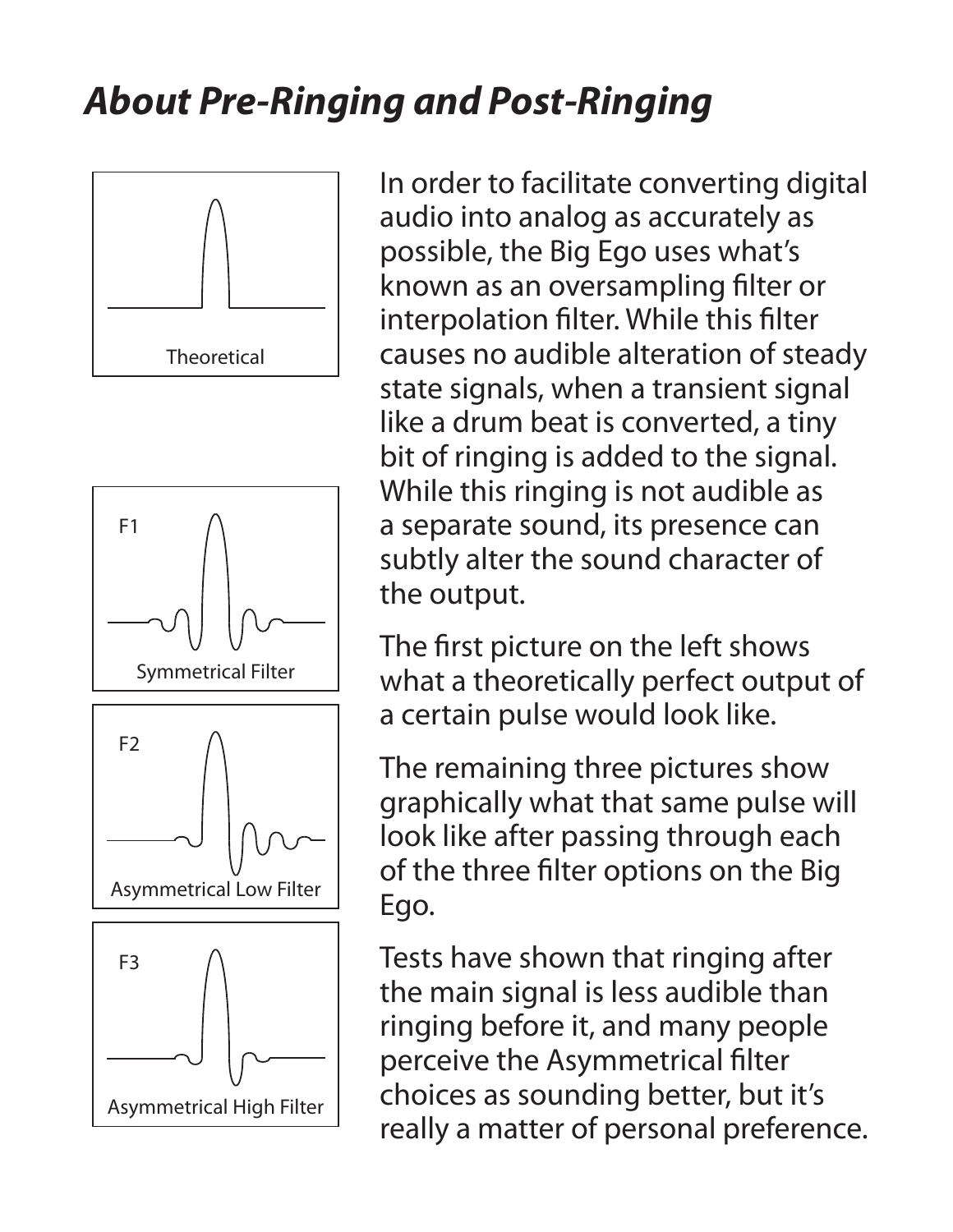# **Headphone Blend Mode**

Your Big Ego also offers a special precision Headphone Blend Mode which provides a more natural headphone listening experience by selectively reducing the separation between the left and right channels so that what you hear from your headphones is more like what you hear when listening to speakers in a real room.

To select the Headphone Blend Mode, press the Filter Select Switch once. The first LED will blink, and one or more of the LEDs above it will light steady blue - indicating which filter is currently selected. While the first LED is still blinking, press the Filter Select Switch repeatedly to cycle through the available filters until the fourth LED is lit: HP (Headphone Blend Mode). Within a few seconds after you stop pressing the button, your Big Ego will switch to the Headphone Blend mode, and resume normal operation. You will hear a slight period of silence when the switch occurs.

## **Digitally Controlled Analog Volume Control**

To take full advantage of the Big Ego's high quality digitally controlled analog volume control, you should leave your player program's Volume Control set to 100% and use the computer's System Volume Control to adjust your audio level.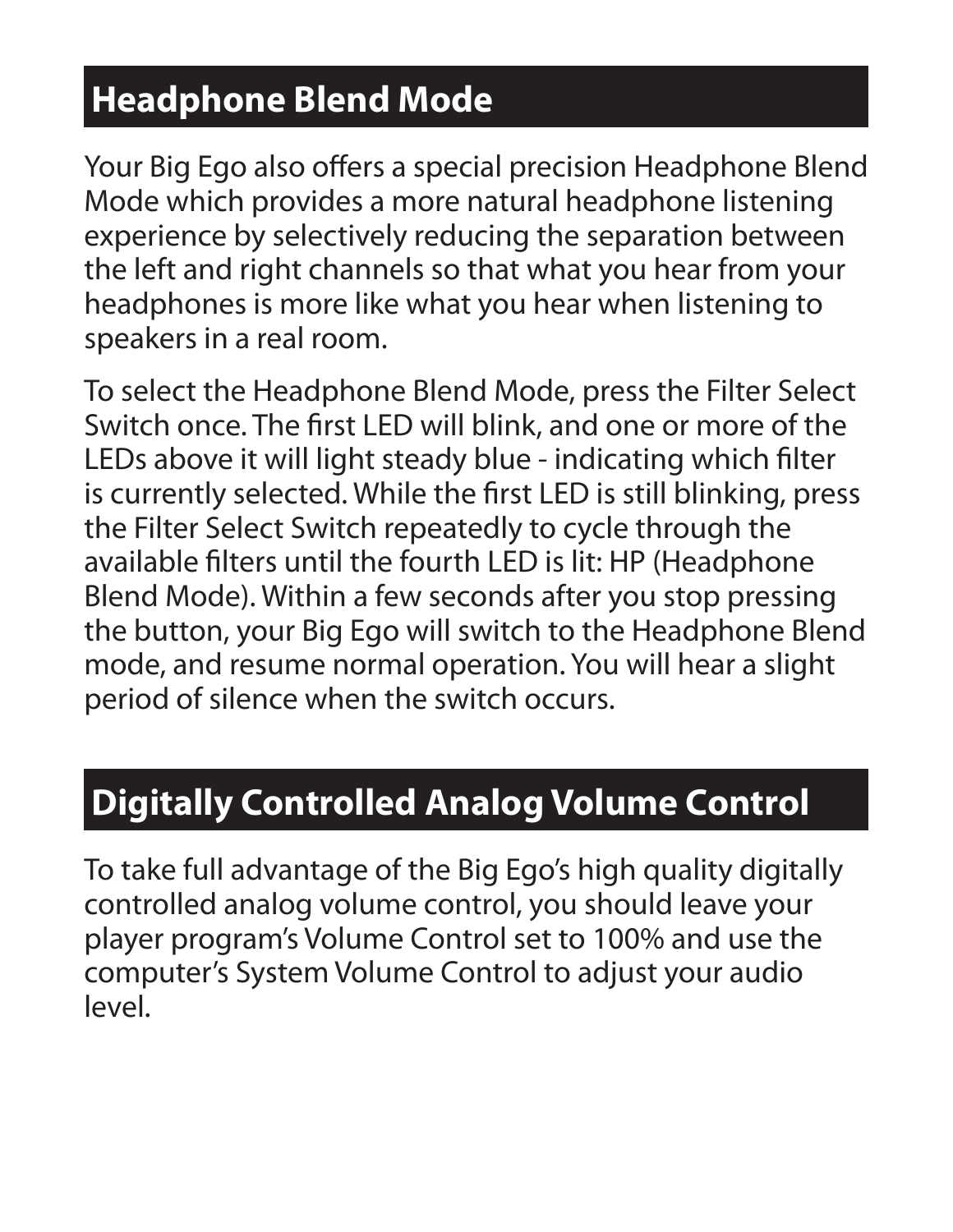# **What You Need to Know About Digital Audio**

## *What is Sound?*

The sound we hear is made up of tiny changes in air pressure. Our ears detect these minute changes and transmit them to our brain, which interprets them as sound. When we make an audio recording, these changes in air pressure are represented by changes in voltage. When we play back our recording, we use a speaker to turn the changes in voltage back into changes in air pressure that we hear as sound.

## *Digital Audio*

To convert that analog signal into digital audio, we start with a clock that marks off equal amounts of time. For each tick of our clock, we measure the voltage of the signal and save it as a number. The picture shows a grid marked off in time ticks - each vertical line is a tick; the snaky line is our analog audio voltage; and the black dots represent each value in the corresponding digital audio data.

To convert our digital audio back into an analog signal, we use a matching clock; this time, for each tick of the clock, we read one number off our list and convert the number value back into a voltage. Finally, after we use some filtering to smooth the signal and "connect the dots",

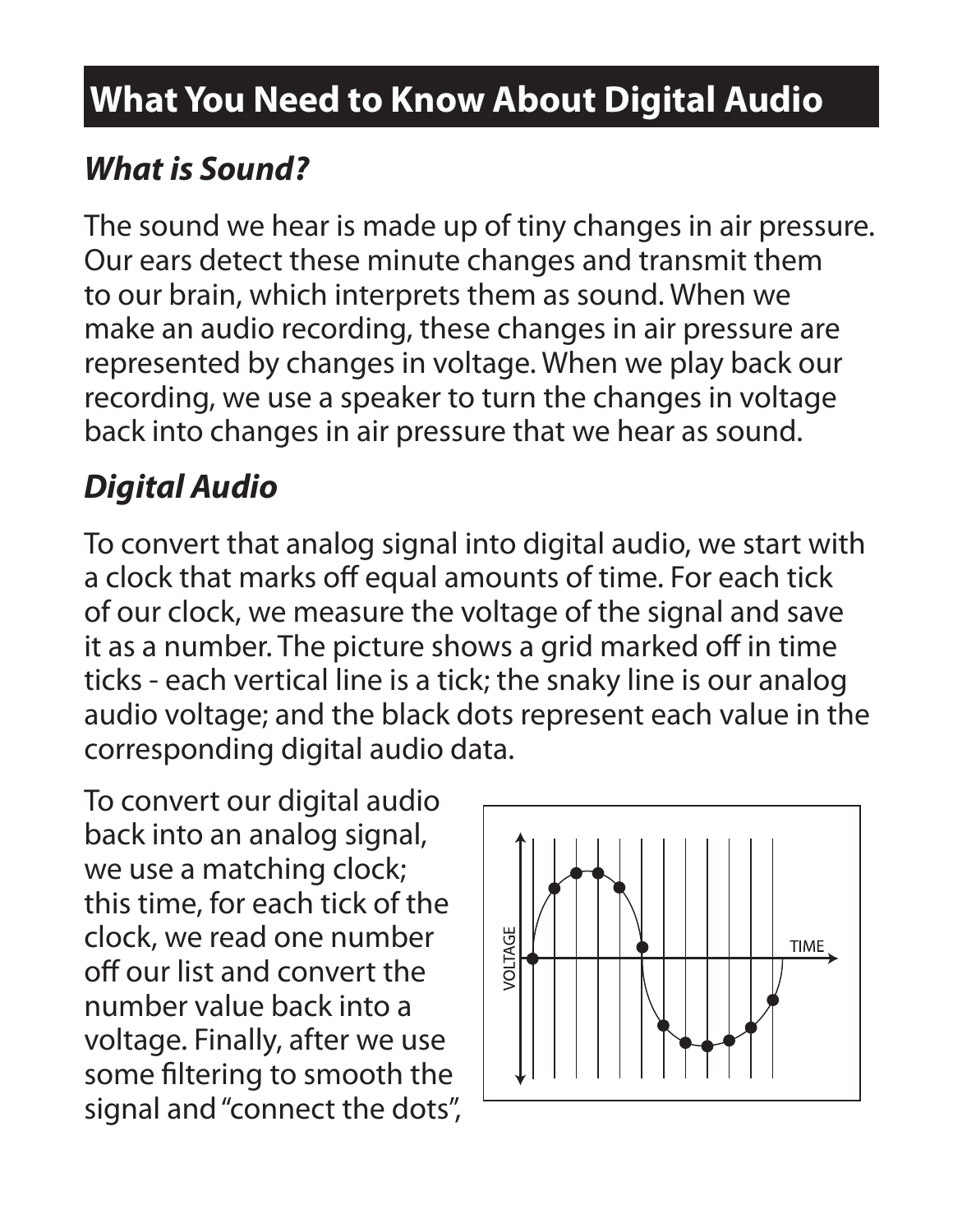we end up with a very good reproduction of our original analog audio signal. The math involved can get complicated, but you don't need to know that part to enjoy digital audio.

## *The Basics*

How often we take a measurement is known as the *sample rate*. The sample rate for standard CDs is 44.1 kHz, which means that each channel on a CD stores 44,100 measurements for each second of digital audio, and the math tells us that means we can store frequencies up to about 21 kHz (which most people agree is about as high as we can hear).

How many digits we allow for each measurement, which determines how accurately we can store each value, is called the *bit depth*. The bit depth used by standard CD audio is 16 bits (which means 16 digits in binary). The math there tells us that a CD can store information accurately enough to give us a dynamic range of about 90 dB, which means that the loudest sound we can store is about 90 dB louder than the noise floor.

Those two numbers are usually written together, so a CD is "16/44" - or sometimes "44/16". If we want to store higher frequencies, we can use a higher sample rate and, if we need more dynamic range, we can use a higher bit depth.

While the CD specification requires CDs to store digital audio at 44/16, digital audio files are available in several bit depths and a wide range of sample rates.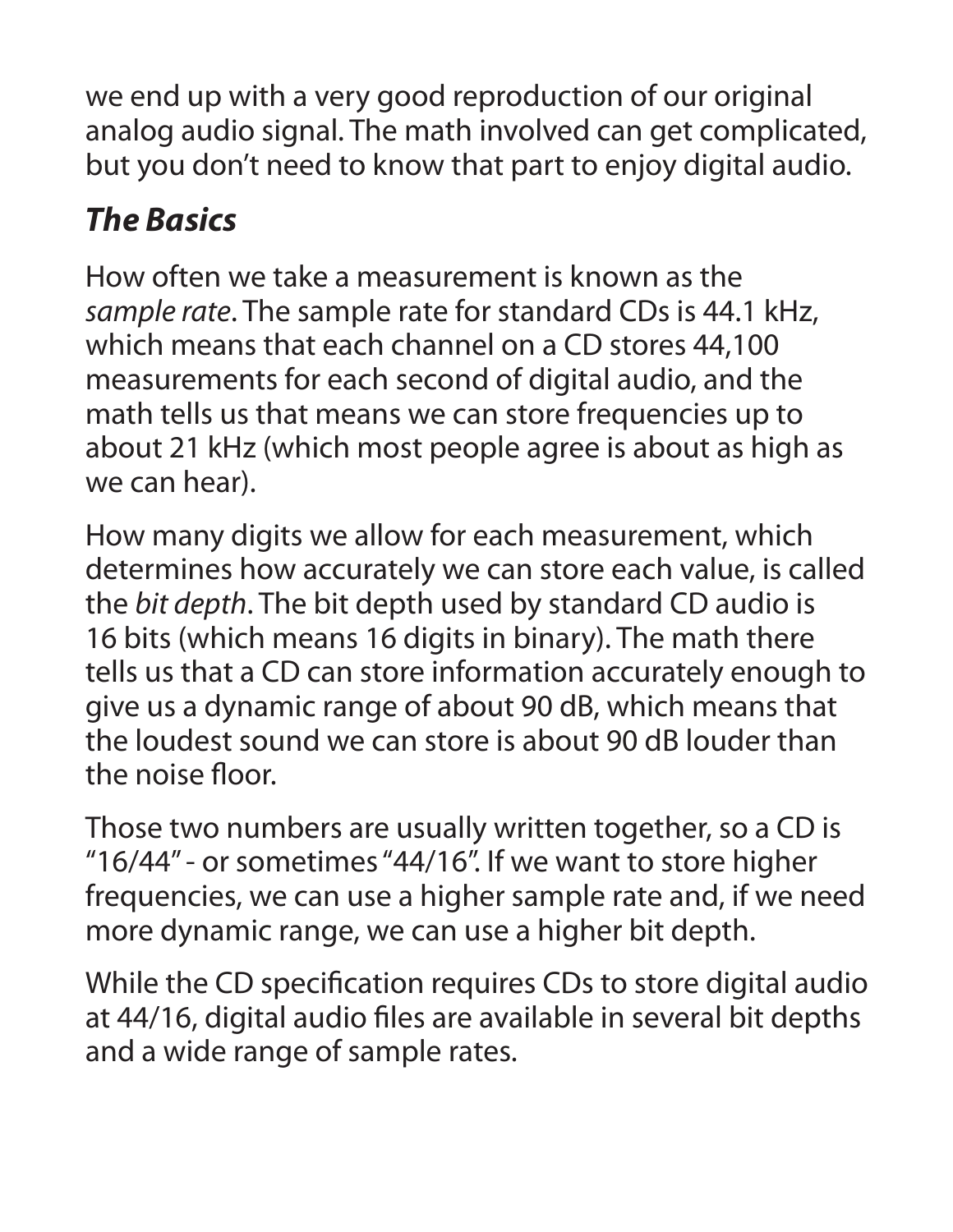### *Sample Rates and Bit Depths*

Digital recordings are currently available at sample rates from 44k to 192k, with 384k recordings just starting to become available. Files created directly from CDs and CD quality downloads have a bit depth of 16 bits, while most high res downloads are 24 bits. Most audio mastering software supports bit depths of 32 bits, so we can expect to start seeing files at that bit depth eventually.

The Big Ego supports all standard sample rates between 44k and 384k, and all standard bit depths from 16 bits to 32 bits. The row of LEDs on your Big Ego show you the sample rate of whatever is currently playing, so you'll always know exactly what your computer is sending to your Big Ego.

#### *Lossless vs Lossy Compression*

Digital audio files take up a significant amount of storage space, especially at higher sample rates and bit depths, so various methods have been developed to compress them so you can get more songs on your music player or hard disk. These fall into two categories.

*Lossless compression* - uses math to store the data more efficiently, while still preserving every single bit of the original, and all of the original quality. Common lossless file formats include FLAC and ALAC.

*Lossy compression* - can fit a lot more music into a much smaller space. Unfortunately, it does this by discarding information. Several methods of lossy compression compete to give you the smallest files with the least loss of quality, but most audiophiles consider any deliberate reduction in sound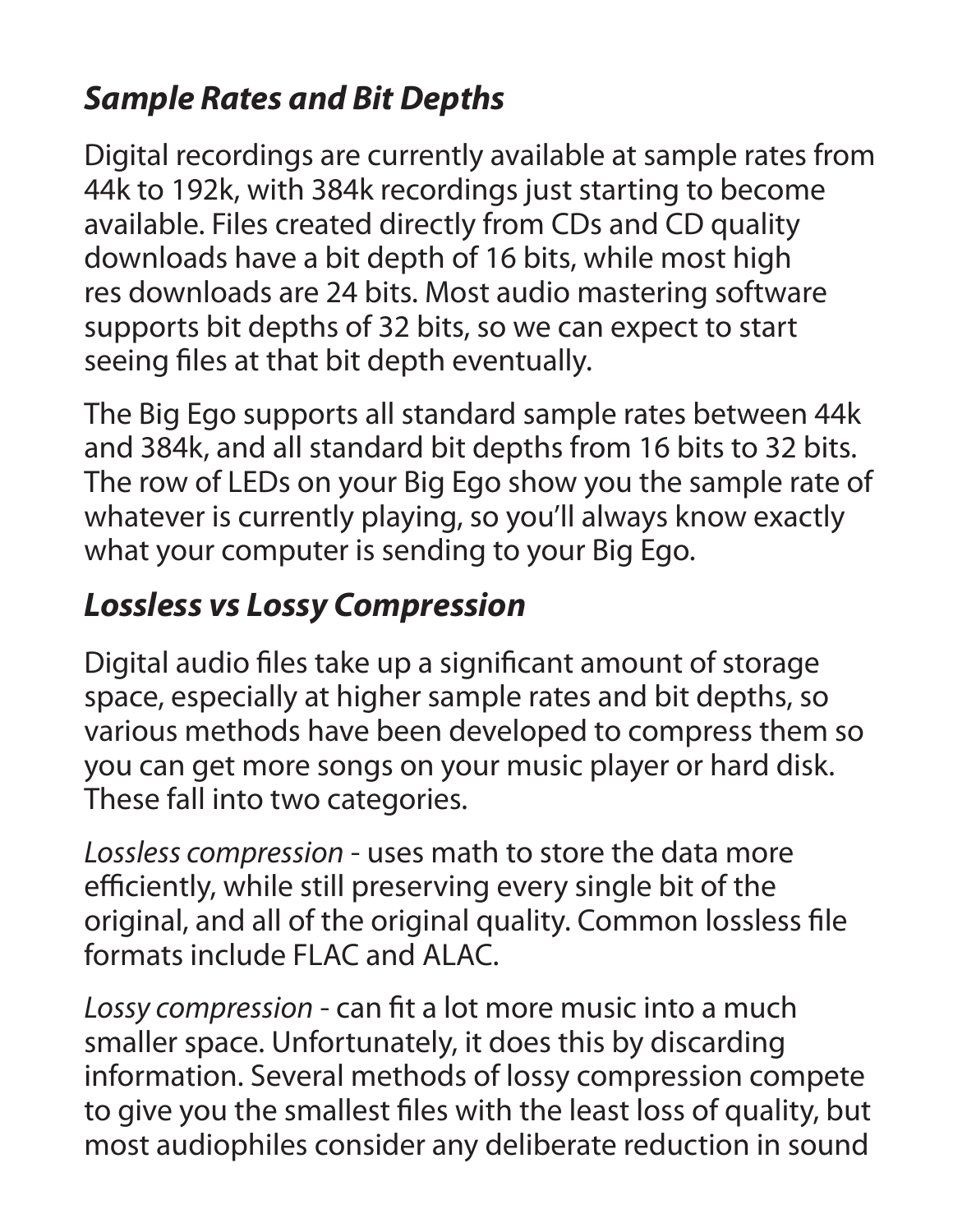quality to be unacceptable, and so avoid lossy compression. It's important to note that the quality lost with lossy compression is gone forever - you can't get it back.

Another important thing that you should know is that the various lossy file formats have their own numbering schemes. So, for example, a 256k MP3 has lower sound quality than a 44k CD quality lossless file. (However, a 256k MP3 file is about the same as a 256k AAC file, and both are better than a 128k MP3 file.)

#### *High Resolution Audio*

The term *high resolution* is generally used to refer to any lossless audio file that is recorded at any resolution higher than the 16/44k used by CDs. The most common formats for high resolution audio at the moment are 24/96 and 24/192, with the files themselves being either uncompressed WAV files, or in the lossless FLAC or ALAC formats.

High resolution audio files exist for a very simple reason: because most audiophiles agree that they sound better.

There are currently several online stores where you can buy a wide selection of high resolution audio files.

## *What Do I Need To Play High Resolution Audio Files?*

The easiest way to play a wide variety of high resolution audio files is to use a computer. There are lots of player programs you can use - although you do need to configure them correctly to get the best results. You also need playback hardware that can convert those superb quality high res files back into analog audio at the best quality possible. Luckily you have a Big Ego!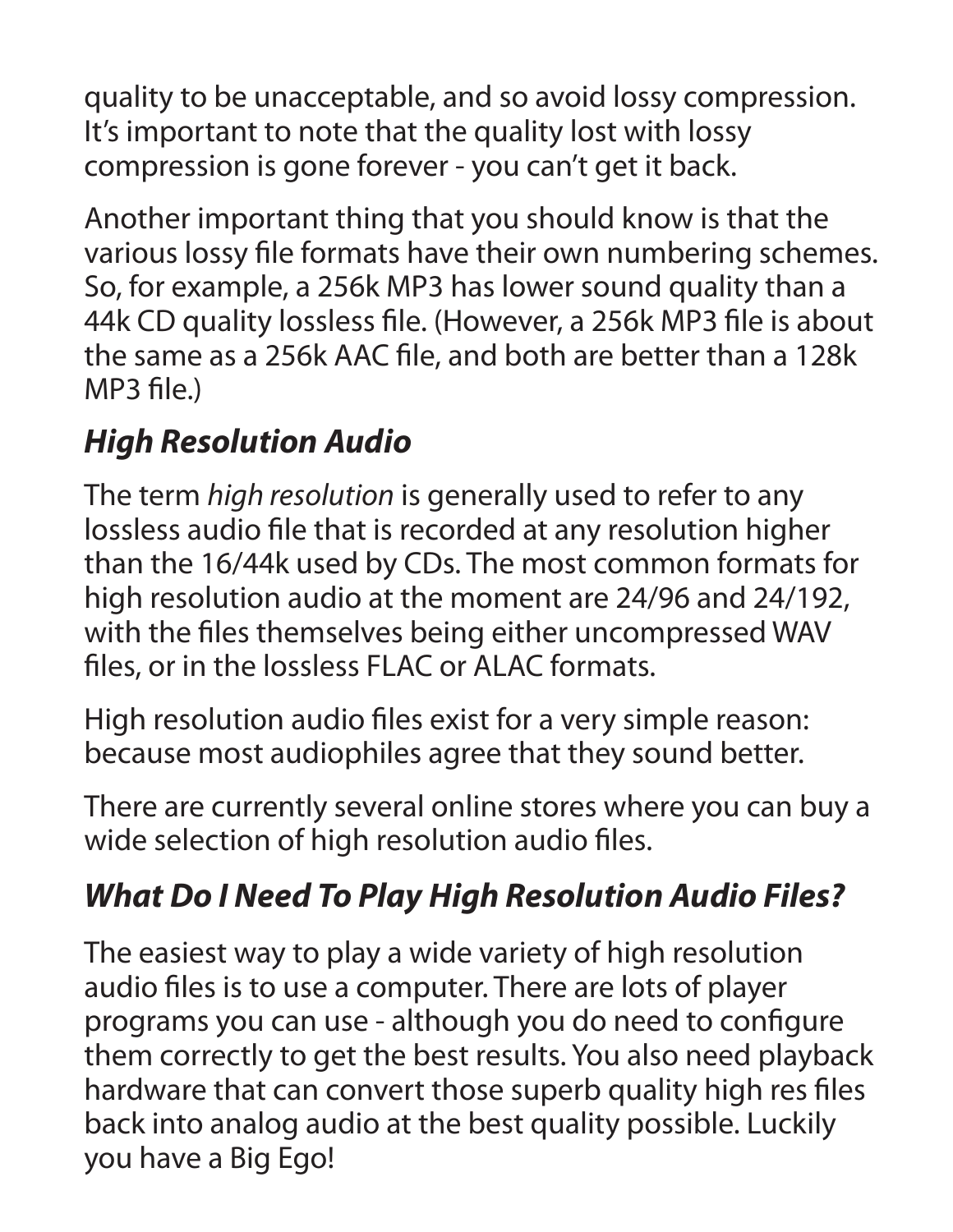# **Specifications**

USB Interface: Asynchronous (UAC1 and UAC2)

Format: PCM digital audio.

Audio File Formats Supported: Big Ego supports any file or stream format your computer can play.

Digital Filter Options: Symmetrical; Asymmetrical Low; Asymmetrical High.

Maximum Output Level: 1.8 VRMS (headphone); 2.1 VRMS (line).

Sample Rates Supported: Apple computers: 44.1k - 384k (no drivers required). Windows computers: 44.1k - 384k (with free drivers). Windows computers: 44.1k - 96k (driverless).

Bit Depths Supported: 16 bits, 24 bits, 32 bits.

Frequency Response: 8 Hz to 20 kHz; 44.1k and 48k sample rates. 8 Hz to 40 kHz; 88.2k and 96k sample rates. 8 Hz to 60 kHz; 176k and 192k sample rates.

Signal to Noise Ratio: > 106 dB (A-weighted; headphone output). > 113 dB (A-weighted; line output).

Total Harmonic Distortion + Noise: < 0.006% (headphone output). < 0.004% (line output).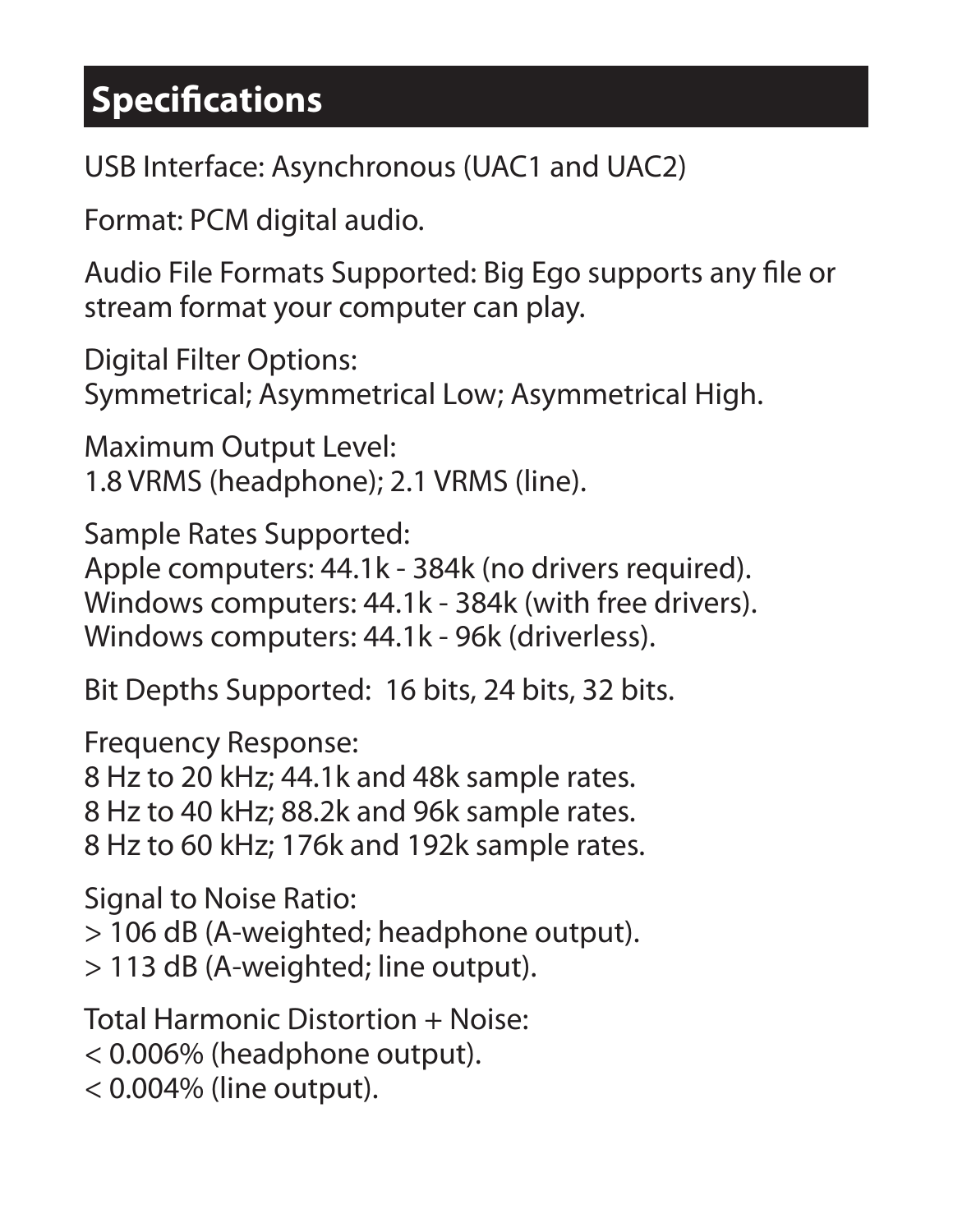# **Troubleshooting**

#### *Problem:*

No sound on your headphones or Line Output .

#### *Check for:*

- Make sure the Output Indicator isn't lit. (If it's lit, then the digital output is selected.)
- Make sure you selected the proper output device on your computer.
- Make sure that the volume control is not set all the way down.

#### *Problem:*

You're playing high resolution files, but the Big Ego still shows a 44k sample rate.

#### *Check for:*

• Your computer or player software is configured incorrectly. If you have an Apple computer, make sure your player software supports bit-perfect playback. If you have a Windows computer, make sure your player software supports WASAPI mode, and is configured to use it.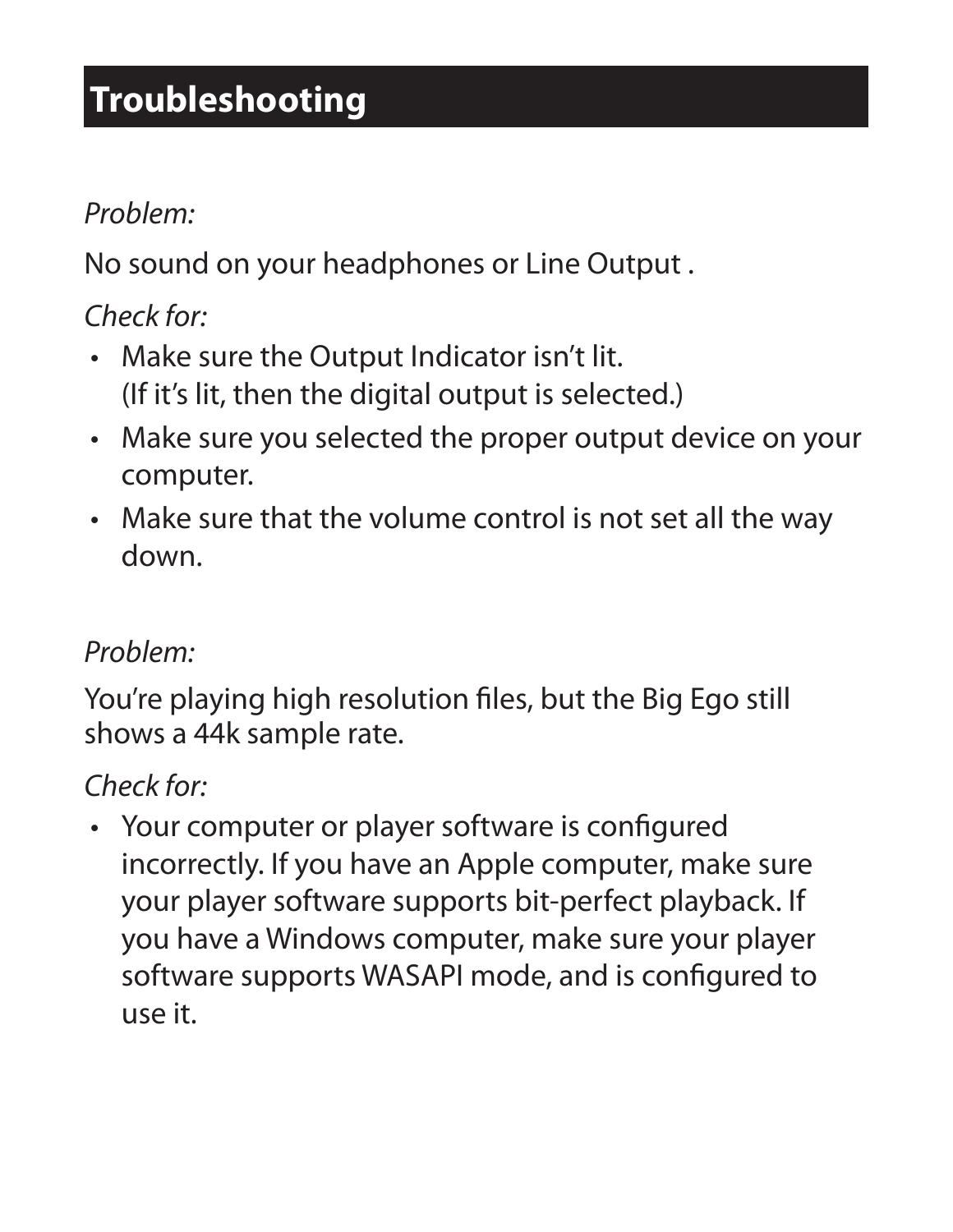## **Warranty**

The Emotiva Big Ego DAC carries a **one year** transferable warranty on parts and labor. Please refer to the product page and the Warranty Information section of our website for details.

If you're new to computer and digital audio, we highly recommend that you check out our user forums. We have lots of discussion groups about digital audio, Emotiva digital audio products, player software, and other related topics. It's a great place to read up on digital audio and interact with other digital audio fans.

All information contained in this manual is accurate to the best of our knowledge at the time of publication. In keeping with our policy of ongoing product improvement, we reserve the right to make changes to the design and features of our products without prior notice.

All trademarked names used in this manual are the property of their respective owners.

Manual v 1.0 June 2, 2015